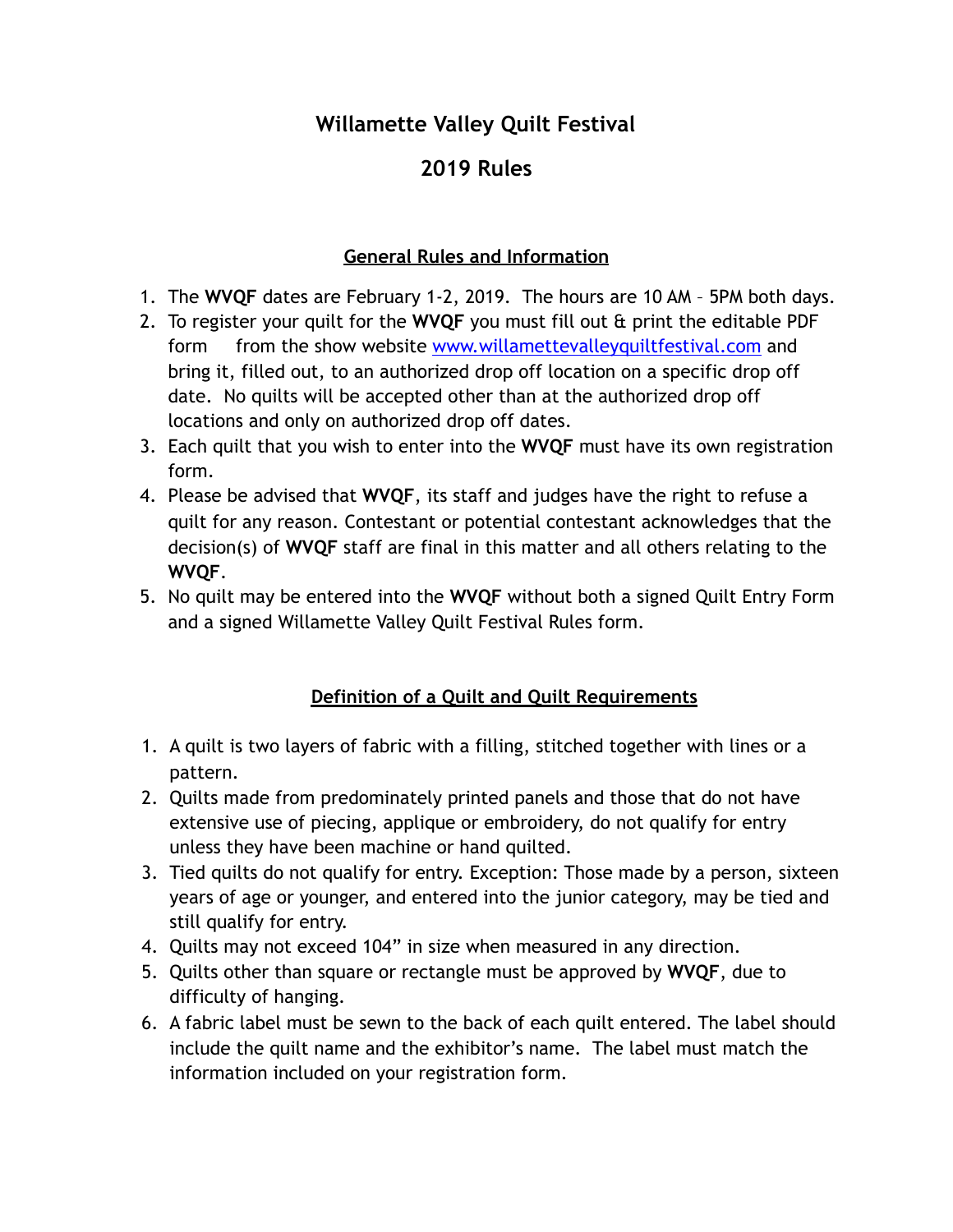#### **2019 WVQF Categories**

**Quilt One Person**: Quilt has been pieced and quilted by the same individual.

**Quilt Two Person**: Quilt has been pieced by one person and quilted by another.

**Modern Quilt One Person**: A quilt that may include the following: minimalistic design, large negative space, bold colors, a traditional block that has been updated, could include 2mprove and or wonky piecing or be very measured and exact. Quilt has been pieced and quilted by the same individual.

**Modern Quilt Two Person**: A quilt that may include the following: minimalistic design, large negative space, bold colors, a traditional block that has been updated, could include 2mprove and or wonky piecing or be very measured and exact. Quilt has been pieced by one person and quilted by another.

**Applique**: Quilt design that has been appliqued by either machine or by hand.

**Art Quilt**: Must be an original design. An art quilt is one that may experiment with textile manipulation, color, texture, and/or a diversity of mixed media.

**Miniature Quilt**: Any quilt that has no side that is greater than 24".

**Whole Cloth Quilt**: Made from a single length of fabric. The quilting stitches form the design.

**Hand Quilted Category**: Quilt will be judged on the hand quilting and how the quilting has enhanced the piecing of the quilt.

**Paper Pieced**: Any quilt that has been completed by the method of foundation paper piecing.

**Kit Category**: Any quilt that has been constructed using a kit. Quilt will be judged on quality of piecing.

**JR**: Any quilt constructed by any individual 16 or younger.

**Home Accessory**: Items such as table runners, pillows, pot holders.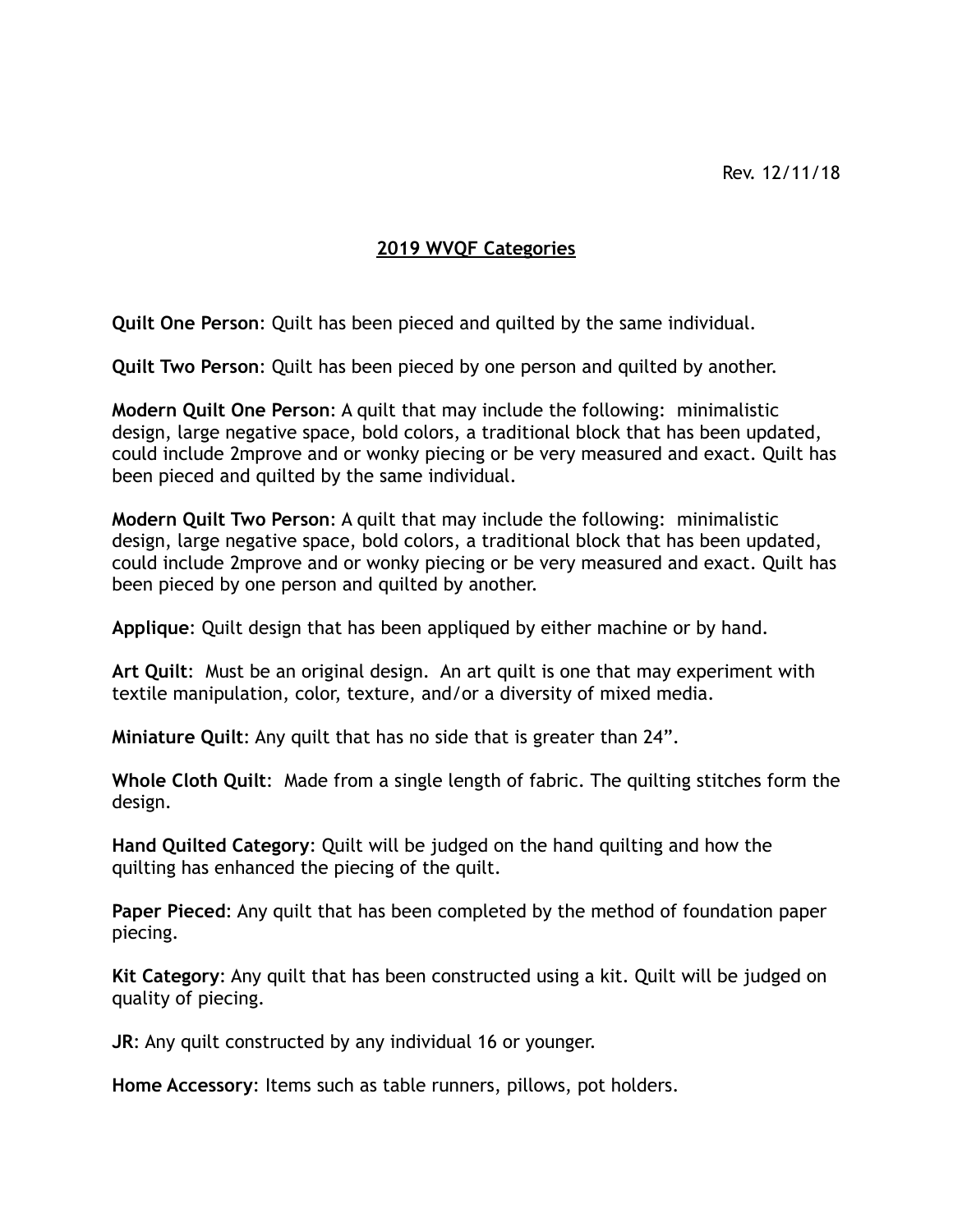**Personal Item**: Items such quilted jackets, tote bags, wallets.

Rev. 12/11/18

#### **Awards**

There will be awards for each category of quilts in the **WVQF.** In addition to these category awards, there will be six show-wide awards. These show-wide awards will include the following: Viewer's Choice, Mayor's Choice, Vendor's Choice, Judge's Choice, Featured Quilter's Choice and Best of Show.

#### **Quilt Registration and Submission**

- 1. When you register and submit your quilt for the **WVQF** you must have a registration form pre-filled out. There is an editable PDF form available on the **WVQF** website at [www.willamettevalleyquiltfestival.com](http://www.willamettevalleyquiltfestival.com)
- 2. Quilts will be accepted at Rich's Sewing & Vacuum at both the Salem and Albany locations, and Bolts to Blocks January 18-January 26, 2019 *normal business hours only.*

*Hours: 9-5:30 Monday – Saturday, Closed Sunday* Rich's Sew & Vac 3770 Market Street NE Salem, OR 97301 (At Fred Meyer) Rich's Sew & Vac 2306 Heritage Way SE Albany, OR 97322 (Near Safeway)

> *Hours 10-6 Monday-Friday, 9-5 Saturday, Closed Sunday*  Bolts to Blocks 950 SE Geary St., Ste B Albany, OR 97321

3. Quilts will also be accepted at two remote locations, one day, limited hours only. The following is the only time for the remote locations to accept quilts.

> *January 26, 2019 (Saturday) 10AM – 12PM*  Our Saviors Lutheran Church 38 N Bayview Road, Waldport, OR 97394

*January 26, 2019 (Saturday) 1PM – 3PM*  Quilter's Cove 27 Oregon Coast Highway Newport, OR 97365

#### **Quilt Return**

- 1. Quilts will only ne available for pick-up/return on the following dates and times and only at the locations specified.
- 2. All quilts not picked up at the location where they were submitted, and on the dates and times specified, will no longer be the responsibility of the **WVQF**. To obtain return of these quilts, they will be subject to a \$40.00 shipping and handling charge. They will be shipped via UPS to the address on the registration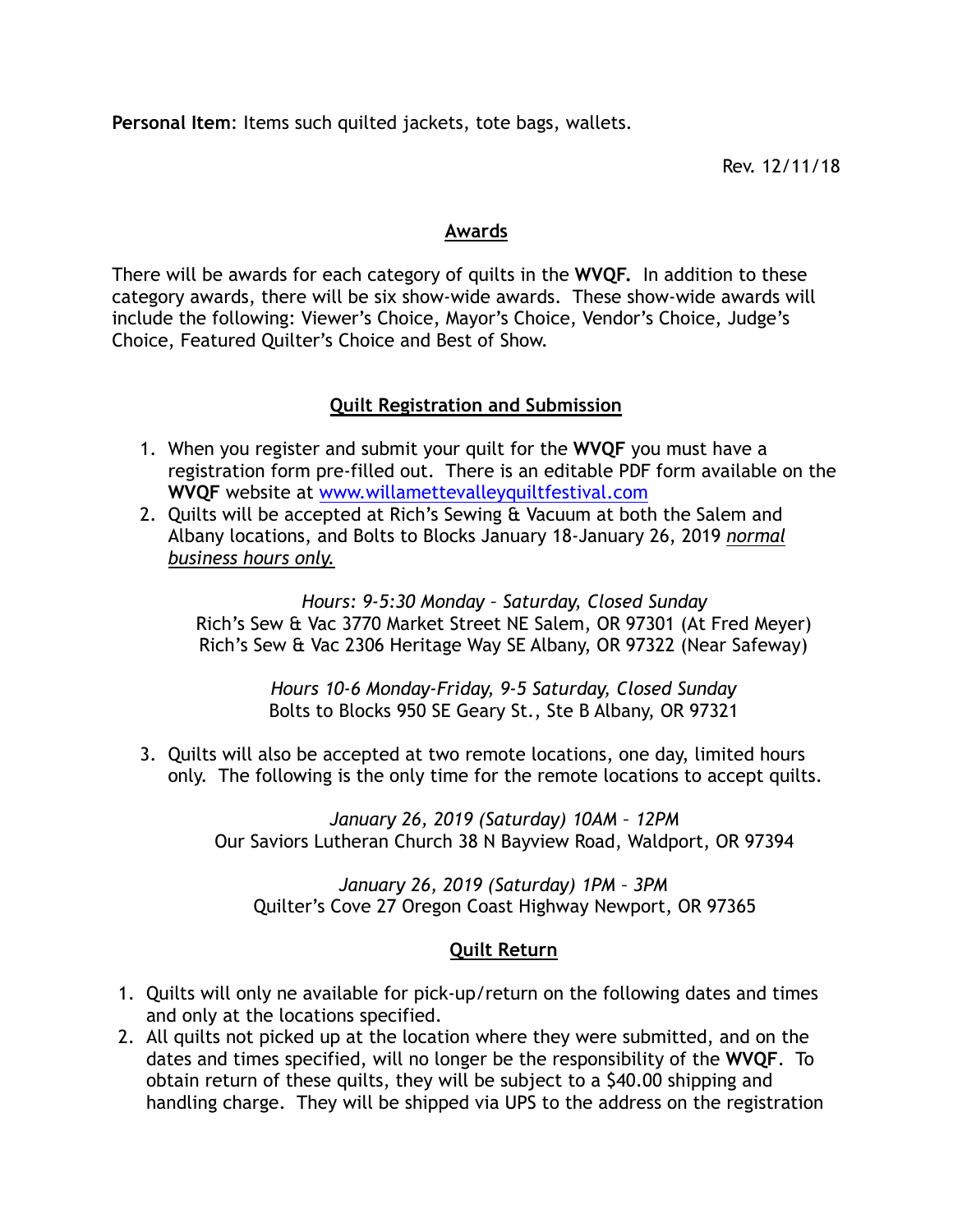form. Shipping will occur only after pre-payment of the \$40.00 shipping and handling charge.

Rev. 12/11/18

Quilts not picked up at the specified date(s) and location(s) and where not shipping pre- payment has been made by February 28, 2019, will become the property of **WVQF** and they will be donated to local charitable organizations.

*Dates and hours: February 8-9, 2019 9-5:30*  Rich's Sew & Vac: 3770 Market St. NE, Salem, OR 97301 (At Fred Meyer) Rich's Sew & Vac: 2306 Heritage Way SE Albany, OR 97322 (Near Safeway)

> *February 8, 2019 10-6, February 9, 2019 9-5*  Bolts to Blocks: 950 SE Geary St. Ste B, Albany, OR 97321

*February 9, 2019 (Saturday) 10AM-12PM*  Our Saviors Lutheran Church 38 N Bayview Rd, Waldport, OR 97314

*February 9, 2019 (Saturday) 1PM-3PM*  Quilter's Cove 27 Oregon Coast Highway, Newport, OR 97365

#### **Sale of Quilts**

If you wish for your quilt to be offered for sale at the **WVQF**, you understand that, if sold, a consignment fee of 15% of the sales price that you put on your registration form will be charged. A \$35.00 shipping & Handling fee will be added to the sale price of your quilt to be paid by the purchaser. The balance from the proceeds of the sale will be mailed to you, in the form of a business check, by or before February 28, 2019.

#### **Liability Release**

While reasonable care is taken to prevent loss or damage to each quilt entered, quilts are hung in a public venue and, therefore, quilters submit their quilts at their own risk. Insurance is the sole responsibility of the quilter entering the quilt. **WVQF**, its promotors, staff, volunteers, vendors nor sponsors assume any liability for loss or damage to any quilt(s). By signing this document, you, the entrant, acknowledge, understand and accept this liability release. This document must be signed by the entrant who is eighteen years of age or more, or the parent or legal guardian of any entrant that is less than eighteen years of age.

| Signature of |  |
|--------------|--|
| Entrant      |  |

| <b>Entrant</b> | n.<br>Date |
|----------------|------------|
|                |            |

This document covers the following entry  $number(s):$